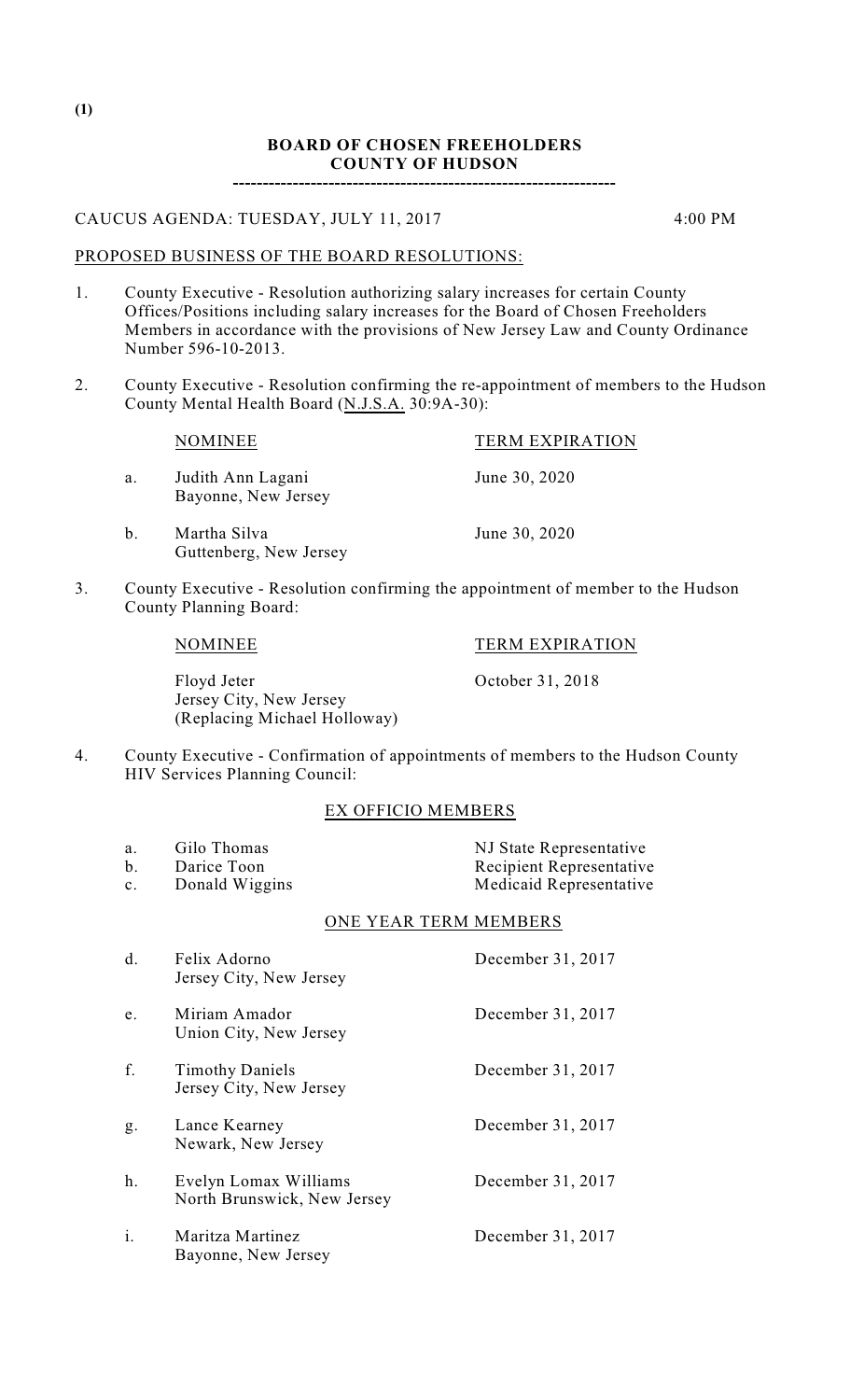# CAUCUS AGENDA: TUESDAY, JULY 11, 2017 PAGE - 2

| j.             | Rasheedah Morrieson<br>Jersey City, New Jersey              | December 31, 2017     |
|----------------|-------------------------------------------------------------|-----------------------|
| k.             | Jonique Mosley<br>Jersey City, New Jersey                   | December 31, 2017     |
| $\mathbf{1}$ . | Angela Russo (HOPWA)<br>East Orange, New Jersey             | December 31, 2017     |
| m.             | Lynnet Shuler<br>Jersey City, New Jersey                    | December 31, 2017     |
| n.             | James Smith<br>Newark, New Jersey                           | December 31, 2017     |
|                |                                                             | TWO YEAR TERM MEMBERS |
| 0.             | Chad Balodis<br>Jersey City, New Jersey                     | December 31, 2018     |
| p.             | Grace Bozzone<br>Jersey City, New Jersey                    | December 31, 2018     |
| q.             | Luis Estevez (JC Representative)<br>Jersey City, New Jersey | December 31, 2018     |
| r.             | Hudson Franklyn<br>Jersey City, New Jersey                  | December 31, 2018     |
| S.             | David Gadsen<br>Jersey City, New Jersey                     | December 31, 2018     |
| t.             | Helen Hinton<br>Jersey City, New Jersey                     | December $31, 208$    |
| u.             | Randy Jamison<br>Jersey City, New Jersey                    | December 31, 2018     |
| V.             | Susan Liguori<br>Jersey City, New Jersey                    | December 31, 2018     |
| w.             | Maria Lorenzana<br>Jersey City, New Jersey                  | December 31, 2018     |
| X.             | Jose Marcano<br>Jersey City, New Jersey                     | December 31, 2018     |
| у.             | Tracie Meyers<br>Jersey City, New Jersey                    | December 31, 2018     |

- z. Stephanie Mills December 31, 2018 Newark, New Jersey aa. Alicia Parker December 31, 2018 Clifton, New Jersey
- bb. Timothy Peacock December 31, 2018 Jersey City, New Jersey

cc. Gustavo Valdez-Rivera December 31, 2018 Jersey City, New Jersey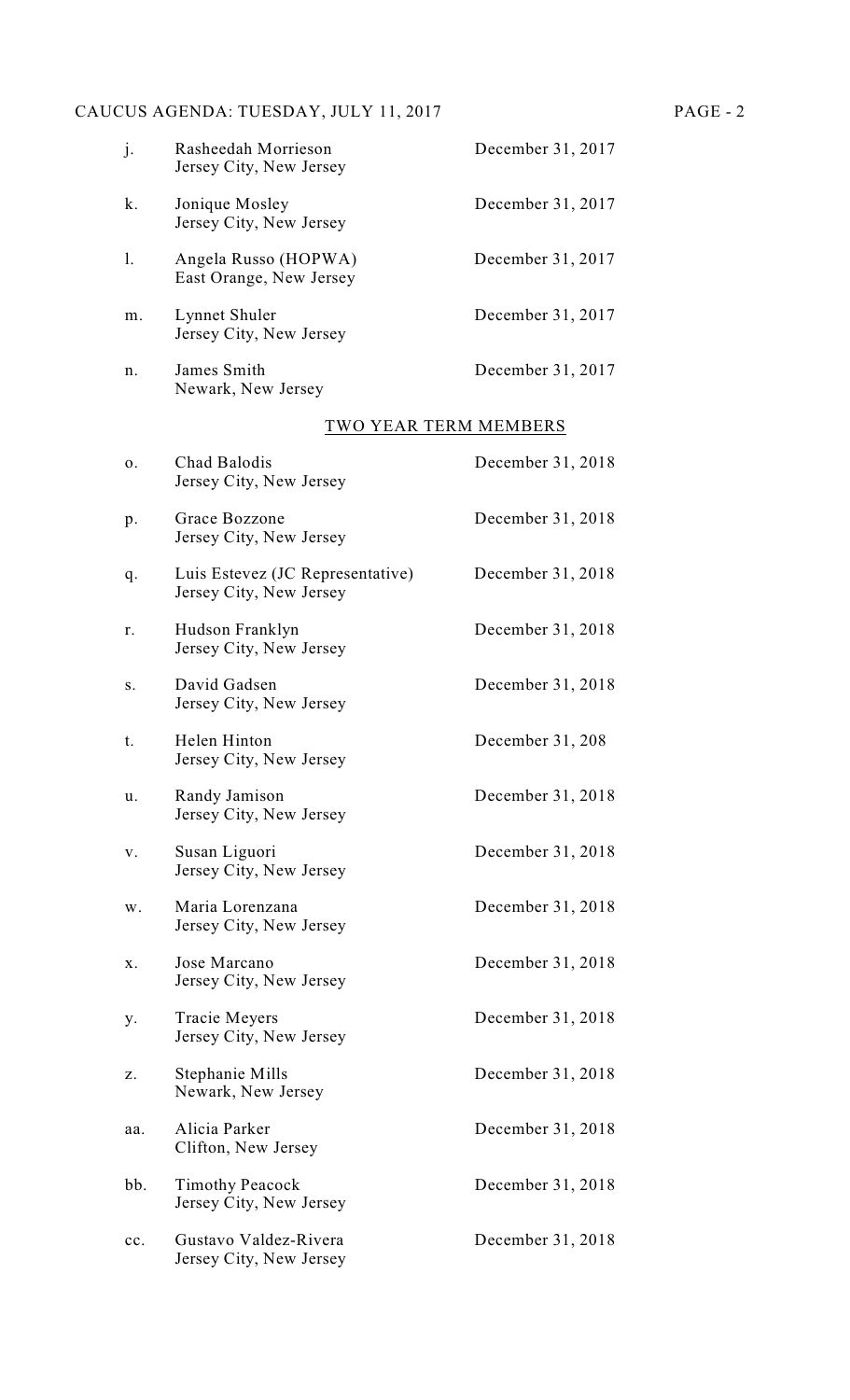#### CAUCUS AGENDA: TUESDAY, JULY 11, 2017 PAGE - 3

| dd. | Norma Rosario<br>Bayonne, New Jersey         | December 31, 2018 |
|-----|----------------------------------------------|-------------------|
| ee. | Jokebed Saintil<br>Maplewood, New Jersey     | December 31, 2018 |
| ff. | Donna Schiller<br>Hoboken, New Jersey        | December 31, 2018 |
| gg. | Brigitta Spiegel<br>South Orange, New Jersey | December 31, 2018 |
| hh. | Doug Turkington<br>Jersey City, New Jersey   | December 31, 2018 |
| ii. | Lawrence Woodward<br>Jersey City, New Jersey | December 31, 2018 |
| jj. | Vaughneva Wright<br>Jersey City, New Jersey  | December 31, 2018 |

- 5. Finance and Administration 2017 Budget Amendment North Jersey Transportation Planning Authority FY 2018 Unified Planning Work Program (UPWP) Subregional Transportation Planning Program - \$113,296.00.
- 6. Finance and Administration 2017 Budget Amendment New Jersey Governor's Council on Alcoholism and Drug Abuse FY 2018 Alliance to prevent Alcoholism and Drug Abuse Program - \$608,898.00.
- 7. Finance and Administration 2017 Budget Amendment U.S. Department of Health and Human Services HIV Emergency Relief Supplemental Grant - \$1,659,068.00.
- 8. Finance and Administration 2017 Budget Amendment U.S. Department of Health and Human Services HIV Emergency Relief Formula Grant - \$849,392.00.
- 9. Finance and Administration 2017 Budget Amendment U.S. Department of Health and Human Services Minority AIDS Initiative Grant - \$276,907.00.
- 10. Parks and Community Services/Planning Resolution applying for and accepting grant funds if awarded for a Subregional Study Grant from the North Jersey Transportation Planning Authority (NJTPA) to create a John F. Kennedy Boulevard Corridor Safety Study - July 1, 2017 to June 30, 2019 - \$300,000.00.
- 11. Finance and Administration 2017 Budget Amendment North Jersey Transportation Planning Authority FY 2018/2019 Unified Planning Work Program (UPWP) Subregional Studies Program Project - \$240,000.00.
- 12. Workforce Development Board Resolution accepting funds from the New Jersey State Department of Labor and Workforce Development for the Workforce Innovation Opportunity Act (WIOA) Adult and Dislocated Worker, Youth Program and Workforce Learning Link - July 1, 2017 to June 30, 2018 - \$2,744,242.00.
- 13. Finance and Administration 2017 Budget Amendment N.J. Department of Labor and Workforce Development Workforce Innovation and Opportunity Act Adult and Dislocated Worker Allotments - \$1,678,587.00.
- 14. Finance and Administration 2017 Budget Amendment N.J. Department of Labor and Workforce Development Workforce Innovation and Opportunity Act Youth Allotments - \$761,655.00.
- 15. Finance and Administration 2017 Budget Amendment N.J. Department of Labor and Workforce Development FY 2018 Workforce Learning Link Program - \$304,000.00
- 16. Health and Human Services Resolution amending Resolution No. 689-11-2016 to authorize Office on Aging Mid-Year Award Adjustments to provider agencies - January 1, 2017 to December 31, 2017 - \$1,888,923.00.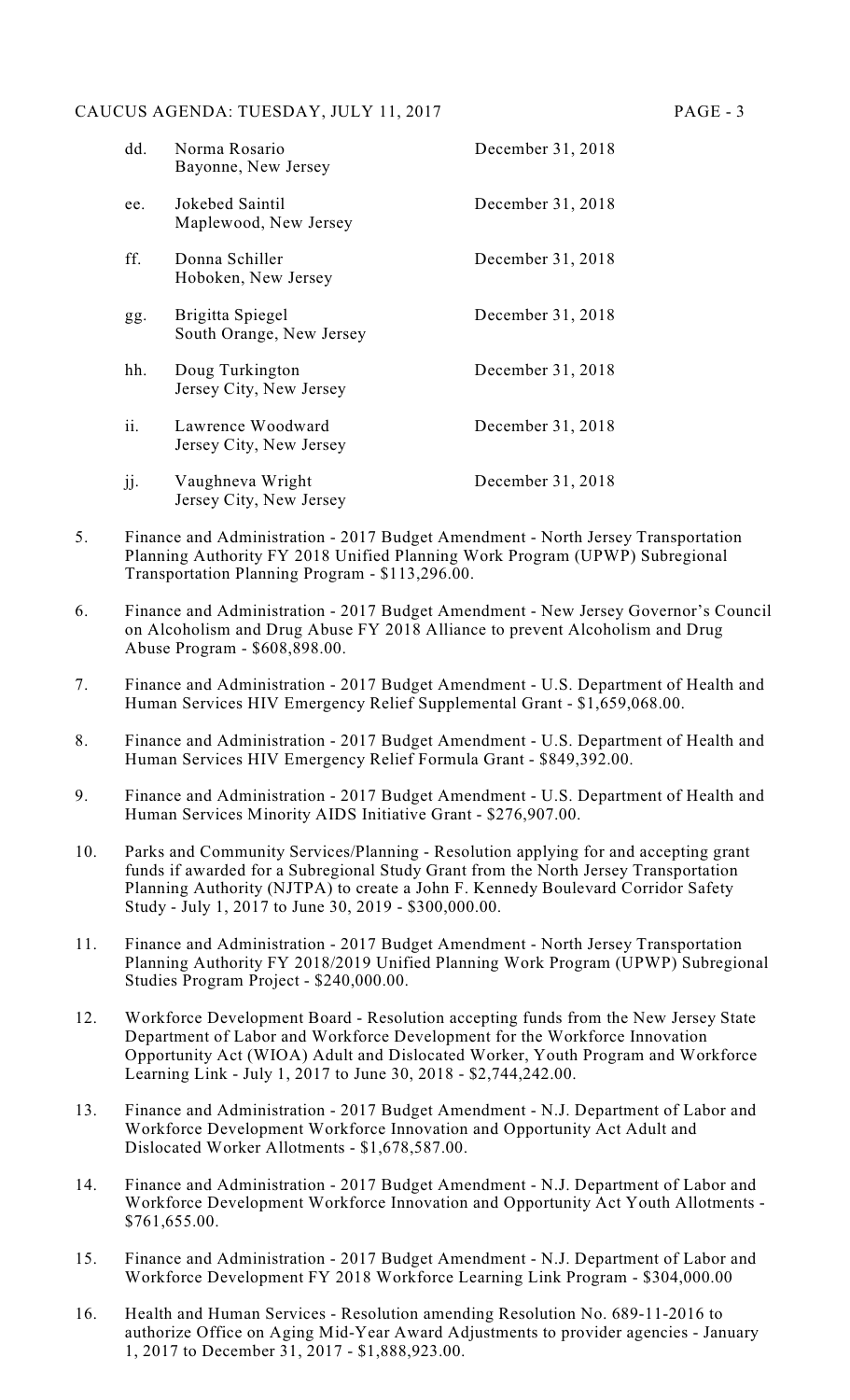- 17. Health and Human Services Resolution authorizing FY'17 Ryan White Part "A" Supplemental Grant Allocations to various professional services providers and to providers awarded through a Competitive Process - March 1, 2017 through February 28, 2018 - \$1,659,068.00.
- 18. Health and Human Services Resolution amending Resolution No. 87-2-2017 and authorizing final FY 2017 Ryan White Part "A" Formula Grant Allocations to various professional services providers and providers awarded through a Competitive Process - March 1, 2017 through February 28, 2018 - \$849,392.00.
- 19. Health and Human Services Resolution amending Resolution Nos. 88-2-2017 and 295- 5-2017 and allocating Ryan White Part "A" FY 2017 Final Minority AIDS Initiative (MAI) Grant award to various professional services providers and to a provider awarded through a Competitive Process - March 1, 2017 through February 28, 2018 - \$276,907.00.
- 20. Finance and Administration 2017 Budget Amendment State of New Jersey Department of Health and Human Services Mid-Year Allocation Area Plant Grant - \$1,888,923.00.
- 21. Health and Human Services Resolution amending Resolution Nos. 331-6-2016, 512-9- 2016 and 375-6-2017 to extend contracts under the Social Services for the Homeless (SSH) Program and to allocate additional funds to various providers - July 1, 2017 through December 31, 2017 - \$945,660.00.
- 22. Health and Human Services Resolution amending Resolution No. 374-6-2017 to reflect the correct extension term of the contract period for the Recreational Opportunities for Individuals with Disabilities (ROID) Program and to correct the allocation of funding to Educational Arts Team, Inc. - July 1, 2016 through September 30, 2017 - \$21,042.00.
- 23. Sheriff Resolution approving grant application and acceptance of grant funds, if awarded from the New Jersey Division of Highway Traffic Safety "2017 Drive Sober or Get Pulled Over" Statewide Labor Day Crackdown - August 18, 2017 to September 4, 2017 - \$5,500.00.
- 24. Parks and Community Services/Parks Resolution authorizing an application for funds and accepting said funds from Kaboom, a national non-profit playground organization, for improvements to the Columbus Park and Lincoln Park playgrounds.
- 25. Parks and Community Services/Housing and Community Development Resolution authorizing the submission of FY 2017 Action Plan pursuant to the requirements of Federal Regulations 24 CFR Part 91 - July 1, 2017 to June 30, 2018.
- 26. Parks and Community Services/Housing and Community Development Resolution awarding supplemental grant funds for Homelessness Service Providers under the Emergency Solutions Grant (ESG) Program to ensure the continuation of essential services - July 1, 2017 to June 30, 2018 - \$45,000.00.
- 27. Parks and Community Services Resolution authorizing grant of funds to the Boys and Girls Club to run an instructional basketball program in Mercer Park, Washington Park and  $14<sup>th</sup>$  Street Viaduct Park - \$51,353.00.
- 28. Board of Elections Resolution approving a non-fair and open contract with Dominion Voting Systems, Inc. for annual licensing fee and programming and testing of two (2) Canon DRX 10C Ballot Scanners for the 2017 Elections - January 1, 2017 to December 31, 2017 - \$13,400.00.
- 29. Purchasing Approve Purchasing Agent's Award, Purchases made under State Contracts:

|    | <b>VENDOR</b>                    | COMMODITY                                                             | <b>AMOUNT</b> | DEPT.                  |
|----|----------------------------------|-----------------------------------------------------------------------|---------------|------------------------|
| a) | Dell Marketing<br>Round Rock, TX | Purchase (10) New<br>Computers<br>(Prosecutor's<br>Office \$7,425.90) | \$225,546.49  | Prosecutor's<br>Office |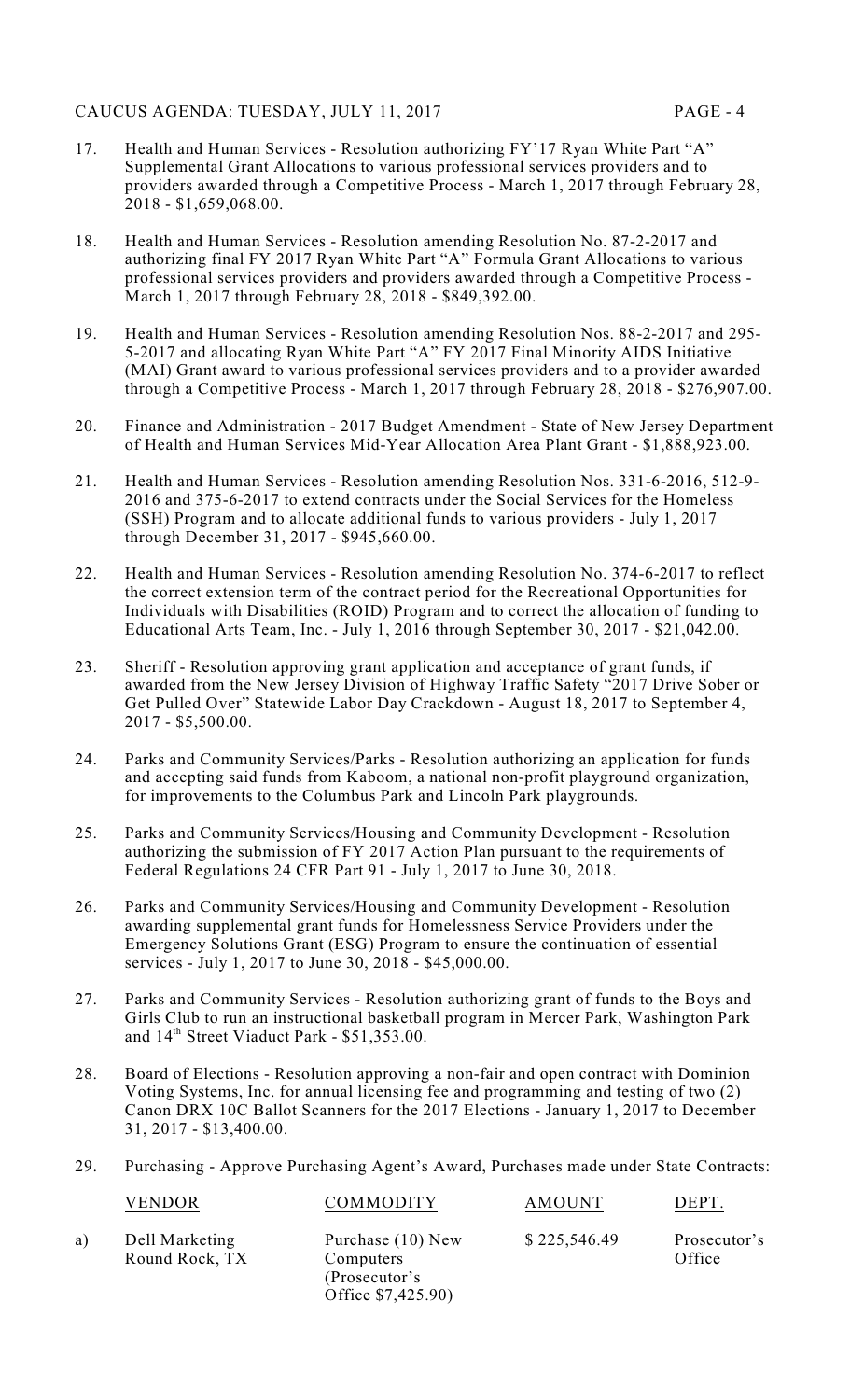|              | VENDOR                                                    | COMMODITY                                                                                                                                                                                         | AMOUNT                    | DEPT.                                                  |
|--------------|-----------------------------------------------------------|---------------------------------------------------------------------------------------------------------------------------------------------------------------------------------------------------|---------------------------|--------------------------------------------------------|
|              |                                                           | Purchase (13)<br><b>Laptop Computers</b><br>for Inmate Law Library<br>(Correctional Center<br>\$25,475.71)                                                                                        |                           | Correctional<br>Center                                 |
|              |                                                           | Renew License<br>Agreement for the<br>Microsoft Software that<br>is used throughout the<br>County such as Office<br>and Workstation Operation<br><b>Systems (Data Processing</b><br>\$192,644.88) |                           | Data<br>Processing                                     |
| b)           | Hannon Floor Covering<br>Corp.<br>Union, NJ               | Replace Flooring<br>in the Welfare Offices                                                                                                                                                        | \$137,251.50              | Roads &<br>Public<br>Property                          |
| c)           | *Jewel Electric Supply<br><b>Jersey City, NJ</b>          | <b>Electrical Equipment</b><br>and Supplies                                                                                                                                                       | 25,000.00<br>S            | <b>Various</b>                                         |
| $\mathbf{d}$ | Motorola Solutions, Inc.<br>Woodcliff, NJ                 | Renewal of Maintenance<br>Agreement of Radio<br>Infrastructure, Portable<br>& Mobile Radios                                                                                                       | 42,018.54<br>S.           | Sheriff's<br>Office                                    |
| e)           | **Northeast Auto &<br><b>Truck Parts</b><br>Bayonne, NJ   | Maintenance and<br><b>Repair Services for</b><br><b>Light/Medium Duty</b><br><b>Vehicles</b>                                                                                                      | 25,000.00<br>S            | Parks &<br>Roads &<br><b>Public</b><br><b>Property</b> |
| f)           | Ocean Computer Group<br>Matawan, NJ                       | Renew Warranty<br>Service Agreement<br>for APC, UPS Back-up<br>Batteries & Cooling Units                                                                                                          | 59,435.00<br>$\mathbb{S}$ | Parks &<br>Public<br>Property                          |
| $\mathbf{g}$ | <b>**SHI</b> International<br>Piscataway, NJ              | <b>Renewal CSI</b><br><b>Software Maintenance</b><br>(Prosecutor's Office)<br>\$73,500.00)                                                                                                        | \$106,038.00              | Prosecutor's<br>Office                                 |
|              |                                                           | <b>Renewal of Catalogic</b><br><b>Software to Ensure</b><br>the County's Critical<br>Data is backed up<br>(Data Processing<br>\$32,538.00)                                                        |                           | Data<br>Processing                                     |
| h)           | Simonik Moving $\&$<br>& Storage, Inc.<br>Bound Brook, NJ | <b>Moving Services</b><br>(Annex Building)                                                                                                                                                        | 20,000.00<br>\$           | Roads &<br>Public<br>Property                          |
| $\mathbf{i}$ | Winner Ford<br>Cherry Hill, NJ                            | Purchase (3) 2017 Ford<br>Police Interceptors SUV's<br>and Sedan to be added to<br>Motor Pool for Correctional<br>Center and Rehabilitation<br>Center (Correctional Center)<br>\$74,207.60)       | \$356,634.60              | Correctional<br>Center                                 |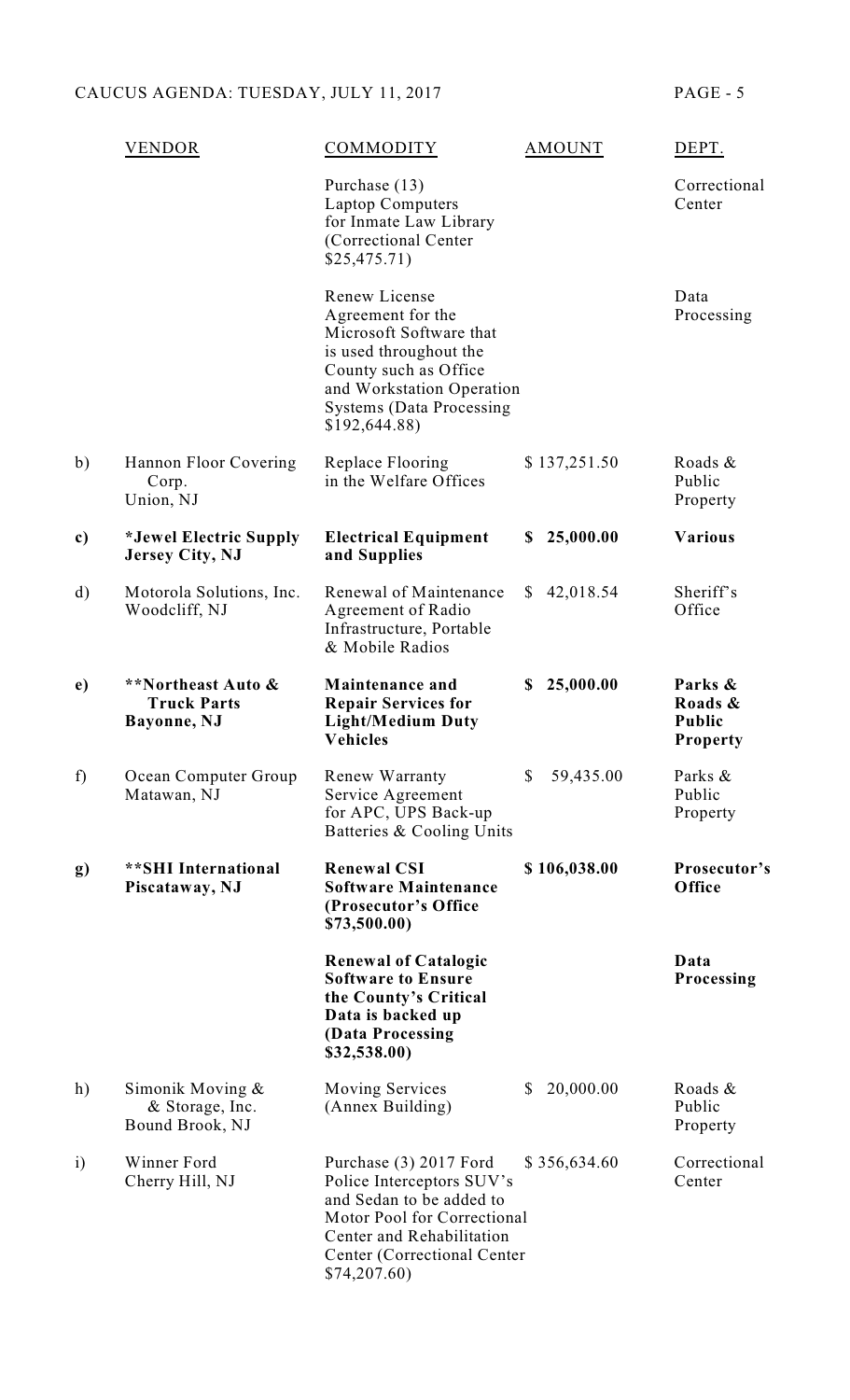|          |                                    | <b>TOTAL</b>                                                                                                                                                | \$1,201,175.39  |                     |
|----------|------------------------------------|-------------------------------------------------------------------------------------------------------------------------------------------------------------|-----------------|---------------------|
| $\bf k)$ | * WB Mason, Co.<br>Secaucus, NJ    | <b>Office Supplies</b>                                                                                                                                      | 75,000.00<br>\$ | <b>Various</b>      |
|          |                                    | Equipment needed<br>for (6) 2017 Ford<br>Police Interceptors<br>(5) Marked (1) Unmarked<br>Sheriff's Office Motor Pool<br>(Sheriff's Office<br>\$68,272.66) |                 | Sheriff's<br>Office |
| j)       | General Sales Admin.<br>Kenvil, NJ | Equipment needed<br>for (5) 2017 Ford<br>Utility SUV PI's<br>K9 Unit Vehicles<br>(Sheriff's Office)<br>\$60,978.60                                          | \$129,251.26    | Sheriff's<br>Office |
|          |                                    | Purchase (6) 2017<br>Ford Police Interceptors<br>(5) Marked (1) Unmarked<br>Sheriff's Office Motor Pool<br>(Sheriff's Office<br>\$153,597.00                |                 | Sheriff's<br>Office |
|          |                                    | Purchase (5) 2017<br>Ford Utility SUV PI's<br>K9 Unit Vehicles<br>(Sheriff's Office)<br>\$128,830.00                                                        |                 | Sheriff's<br>Office |
|          | VENDOR                             | COMMODITY                                                                                                                                                   | <b>AMOUNT</b>   | DEPT.               |

- \* Denotes: Hudson County Vendor
- \*\* Denotes: Minority Vendor
- 30. Purchasing Purchases made under Middlesex Regional Education Services Cooperative Pricing System:

| VENDOR                                     | COMMODITY                                                                             | <b>AMOUNT</b>                                   | DEPT. |
|--------------------------------------------|---------------------------------------------------------------------------------------|-------------------------------------------------|-------|
| Murray Paving<br>& Concrete<br>Paramus, NJ | Paving of Lincoln Park<br>Walkways<br>(Parks \$28,222.30)                             | \$383,027.87                                    | Parks |
|                                            | Lincoln Park Golf<br>Course regarding of<br><b>Walking Path</b><br>(Parks \$9,788.23) |                                                 |       |
|                                            | Stephen Gregg Park<br>Basketball Courts Upgrade<br>(Parks \$119,903.32)               |                                                 |       |
|                                            | Lincoln Park West End<br>Walking Path Replacement<br>(Parks \$225,114.02)<br>TOTAL    | . _ _ _ _ _ _ _ _ _ _ _ _ _ _ _<br>\$383,027.87 |       |
|                                            |                                                                                       |                                                 |       |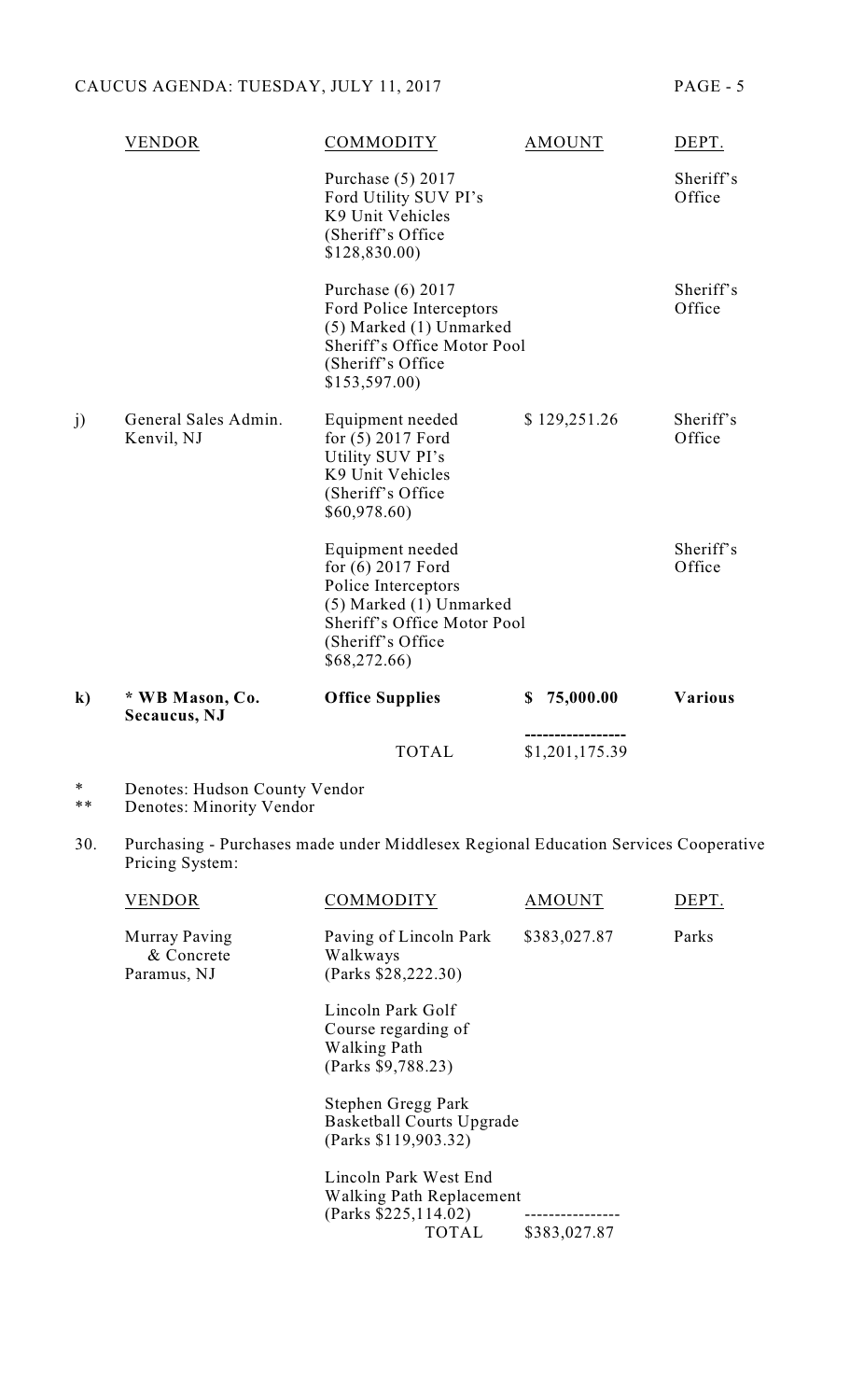# CAUCUS AGENDA: TUESDAY, JULY 11, 2017 PAGE - 7

- 31. Purchasing Purchasing Agent's Award:
	- a) To Purchase Calcium and Magnesium Chloride (Parks & Roads & Public Property) - three (3) replies - two (2) year period - Levitt's LLC - contract shall not exceed \$103,350.00
	- b) Maintenance of County Vehicles (Parks & Roads & Public Property) Plaza Auto Body, Inc.:

| <b>Original Contract Amount</b>       | \$201,203.00 |
|---------------------------------------|--------------|
| Amount Added (Approved on $1/12/17$ ) | \$40,240.60  |
| <b>Contract Fund Addition</b>         | \$125,000.00 |
|                                       |              |

| New Contract Amount | \$366,443.60 |
|---------------------|--------------|
|---------------------|--------------|

- 32. Workforce Development Board Resolution authorizing the use of Competitive Contracting through the Workforce Innovation and Opportunity Act (WIOA) for the In School and Out of School Youth Program
- 33. Law Resolution awarding a fair and open contract Lexis Nexis for electronic legal reference materials and legal publications for the Hudson County Adult Correctional Center - July 1, 2017 through June 30, 2019 - (\$31,848.00 Two Year Total) - \$15,924.00 per year.
- 34. Law Resolution awarding a fair and open contract West Publishing Corporation, d/b/a West, a Thompson Reuters Business for on-line legal reference materials, and CLEAR a fugitive, witness locator service for the Law Department and the Prosecutor's Office - July 1, 2017 through June 30, 2019 - (\$120,288.00) Two Year Total.
- 35. Law Resolution authorizing an amendment to a professional services contract fair and open, environmental engineering French & Parrello Associates Phase II Environmental Investigation, 33-37 Oakland Avenue, 26, 28, 30 Cook Street, and 393 Hoboken Avenue Block 8102, Lots 1, 6, 7, 25, 26, 27 - \$14,460.00.
- 36. Office of Minority & Women Business Enterprises Resolution awarding professional services contract fair, and open for public relations, Jones and Associates Communications - July 1, 2017 to December 31, 2017 - \$40,000.00.
- 37. Office of Minority & Women Business Enterprises Resolution awarding professional services contract, fair and open for promotional videos, Harrison Rand Advertising - July 1, 2017 to December 31, 2017 - \$15,000.00.
- 38. Office of Minoirty & Women Business Enterprises Resolution awarding professional services contract, fair and open for promotional materials, Mary Olson, LLC - July 1, 2017 to December 31, 2017 - \$5,000.00.
- 39. Roads and Public Property Resolution approving Change Order No. 5, Applied Landscape Technologies "Stephen R. Gregg Bayonne Park Multi-Purpose Turf Field, City of Bayonne" - \$29,489.49.
- 40. Parks and Community Services Resolution authorizing the encroachment onto the County Right of Way at 8-12 Paterson Avenue in the City of Hoboken - \$993.32.
- 41. Parks and Community Services Resolution authorizing the encroachment onto the County Right of Way at  $61-63$   $14<sup>th</sup>$  Street in the City of Hoboken - \$4,603.32.
- 42. Roads and Public Property Resolution authorizing a Shared Services Agreement between the City of Union City and the County of Hudson for the maintenance of City owned traffic signals - July 1, 2017 to June 30, 2019 - (\$140,000.00 - \$70,000.00 per year).
- 43. Law Resolution authorizing two License Agreements one with MPT of Bayonne, LLC and IJKG OPCO, LLC d/b/a Carepoint Health and second with Jersey City Housing Authority for the implementation of the Countywide Digital Radio System.
- 44. Corrections Resolution authorizing the involuntary disability pension application of Officer Fernando Gonzalez, Department of Corrections.